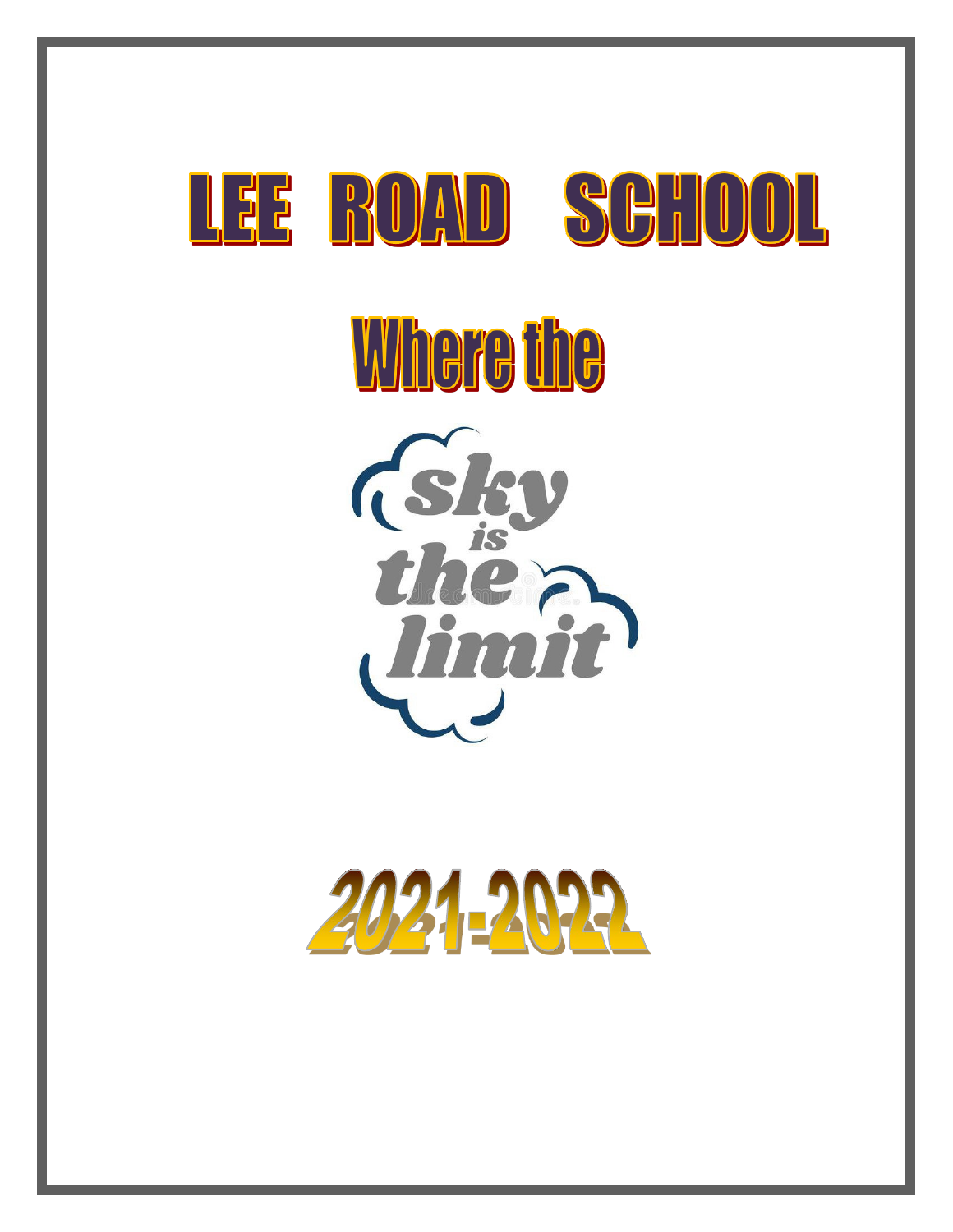### BELIEFS, VISION, MISSION

At Lee Road School, we believe:

- Students are individuals with different learning styles.
- The curriculum is designed to meet the unique social, emotional, physical and intellectual needs of all students.
- Maintaining a safe, healthy, and well-supervised environment promotes student learning.
- Teachers, parents and the community are partners in the educational process and share the responsibility for support of the school mission.
- Teachers act as facilitators to guide students toward the achievement of their fullest capabilities.
- Students develop self-confidence and a sense of responsibility when a positive relationship exists between staff and students.
- Students are to be technologically competent to compete in the 21<sup>st</sup> century.

### MISSION STATEMENT

The mission of the faculty and staff of Lee Road Junior High is to educate children in an environment that strives for academic excellence, fosters a positive self-image, and promotes respect for learning while addressing the needs of the whole child emotionally, socially, and physically, to promote life long learning. This mission will be attained through the cooperative efforts of students, parents, staff and the community.

## VISION STATEMENT

Our vision is to develop responsible, lifelong learners who are able to achieve and excel in a global society of continuing academic advancement. Lee Road Junior High School will invest in state of the art equipment and services, ensure teacher and staff development opportunities, and continuously maintain and upgrade these services.

THE PRINCIPAL HAS THE RIGHT AND RESPONSIBILITY TO ADD, AMEND, OR REMOVE ANY PART OF THIS HANDBOOK IN THE BEST INTEREST OF THE LEE ROAD SCHOOL STUDENTS, FACULTY AND STAFF.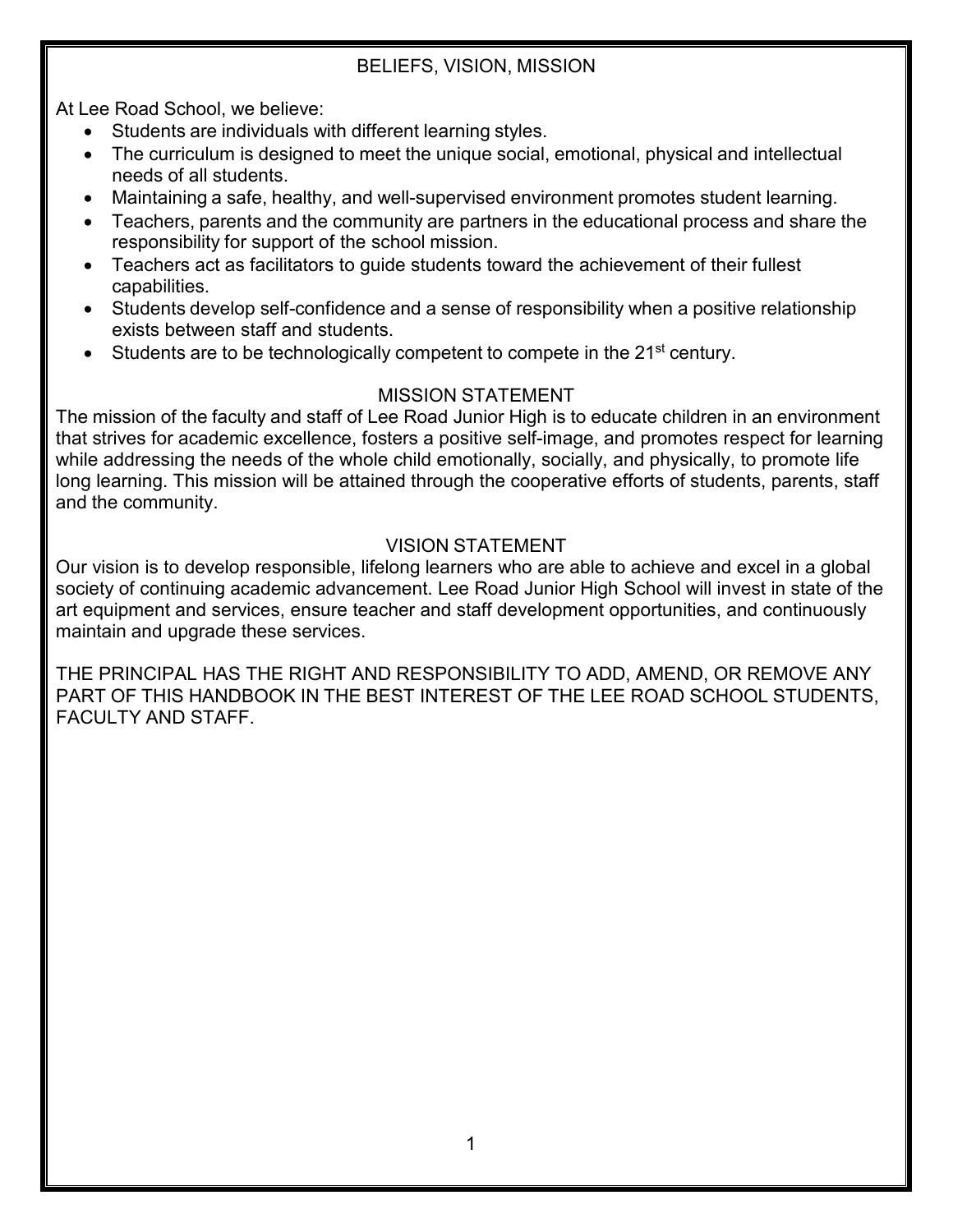# **St. Tammany Parish Public Schools Title I Parents' Right to Know Parent and Family Engagement Best Practices**

# **PARENTS' RIGHT TO KNOW**

The **Every Student Succeeds Act (ESSA)** requires school districts to inform parents and families about their right to receive information on the professional qualifications of their children's teachers.

#### **Parents and families have the right to know**:

- Whether all employed personnel have met state qualification and licensing criteria for the position they hold within the school
- If any personnel is employed under provisional status where state qualification or licensing criteria have been waived
- All college degrees and general areas of certification held by teachers, and qualifications of the paraprofessionals
- Whether their child receives services by paraprofessionals and their qualifications **Teacher Certification/Degree Information can be verified at [www.teachlouisiana.net](http://www.teachlouisiana.net/)**

### **PARENT AND FAMILY ENGAGEMENT BEST PRACTICES**

St. Tammany Parish Public School System believes that **Parent and Family Engagement** (PFE) is important for children to achieve success. Parents and families are key partners with the schools. PFE includes programs, services, and activities at the school and district level.

**District Responsibilities School Responsibilities**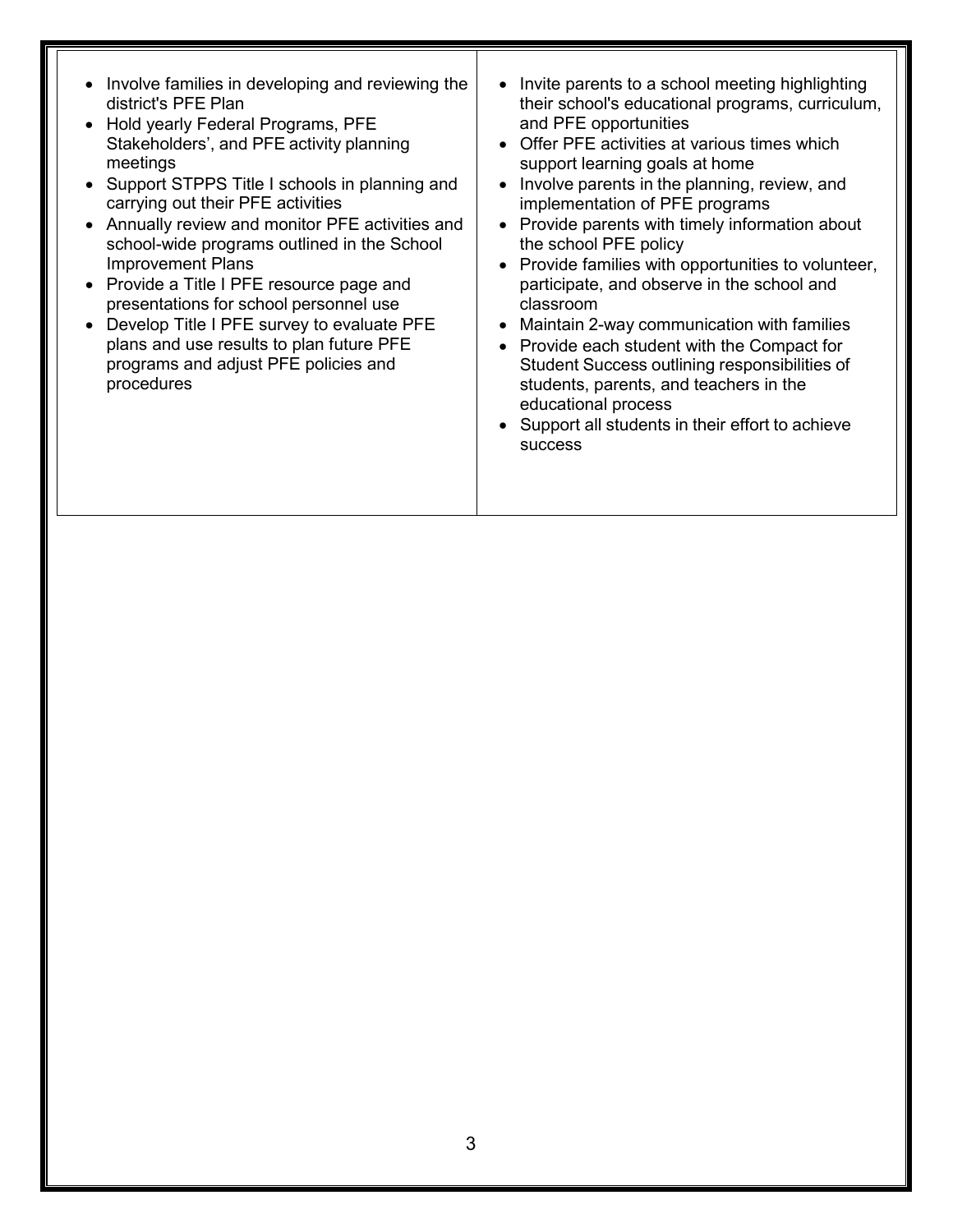### **AFTER SCHOOL CARE**

Child care is offered for students in PreK –  $8<sup>th</sup>$  grade at Lee Road School from the dismissal bell until 6 P.M. Students are provided with supervised time for doing homework, a snack, and recreation. Please contact the cafeteria manager at 892-8811 for more information about this program.

## **ARRIVAL**

All students should arrive at school by 7:55AM, when the bell rings to go to the classroom. Students may begin arriving at 7:25AM. Bus transportation is provided for all students who live within the Lee Road School attendance boundaries. Due to heavy traffic volume during the morning hours, the bus is the only means of transportation that will guarantee your child's timely arrival. If a parent chooses not to take advantage of bus transportation, they should follow the established procedures for car-line to ensure their child's safety. Under no circumstance should children arrive at school via any other means than bus transportation or the established car-line drop-off area.

## **ATTENDANCE**

### Type One Absence: Exempted, Excused

Exempted, excused absences are those that allow the student to make up work missed and will not be counted against students in determining whether a student meets attendance requirements. There is no limit to the amount of exempted, excused absences a student can incur. The exempted, excused absences are defined in the attendance

policy as the following:

Extended personal physical or emotional illness as verified by a physician or nurse practitioner licensed in the state.

\_ Extended hospital stay as verified by a physician or nurse practitioner licensed in the state.

Extended recuperation from an accident as verified by a physician or nurse practitioner licensed in the state.

\_ Extended contagious disease within a family in which a student is absent as verified by a dentist or physician licensed in the state.

\_ Observance of special and recognized holidays of the student's own faith with documentation provided.

\_ Visitation with a parent who is a member of the United States Armed Forces or the National Guard of a state and such parent has been called to duty for or is on leave from overseas deployment to a combat zone or combat support posting with proper documentation. These absences shall not exceed five days per school year.

\_ Travel for educational purposes. These absences must be approved prior to the travel with the supporting documentation submitted to the principal. Verification of the educational experience must be submitted upon return to school.

Death in the immediate family with documentation. These absences shall not exceed five days.

National catastrophe and/or disaster.

### Type Two: Non-Exempted Excused Absences

Non-exempted excused absences are those incurred due to personal illness or serious illness in the family documented by parental notes. These absences allow the student to make up work missed and are considered in determining whether the student meets attendance requirements.

### Type Three: Unexcused Absences

\_ Unexcused absences are absences where a note is not provided to the principal, a note is provided outside of the specified time, or fails to meet the criteria to be excused. Students are not allowed to make up work for grading purposes and will be given failing grades for those days missed. These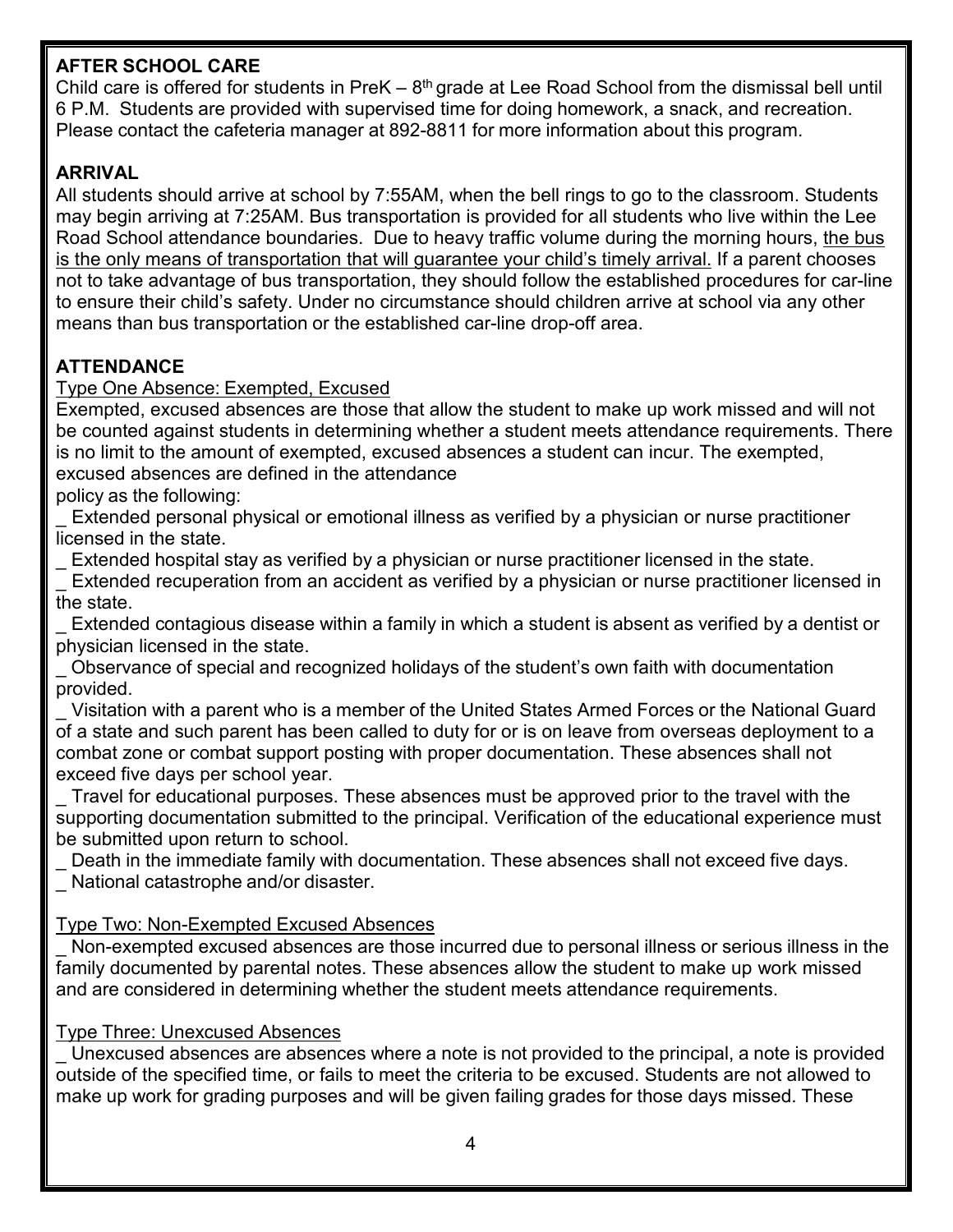absences count against the student when determining whether the student meets attendance requirements.

#### Type Four: Suspensions

\_ Suspensions are non-exempted absences. Students are allowed to make up work when suspended from school. The value of the work is determined by the school's discipline guidelines. These absences count against the student when determining whether the student meets attendance requirements.

#### Absences Procedures

Excuses for all absences must be presented in writing to the school principal or designee within two (2) days of the absence. The note must include the student's full name, days of absence, reason for absence and/or doctor's verification, parent/guardian signature and date of signature. Failure to send the note will result in the student not being able to make up missed coursework, and zeros for that work will be given.

In elementary through junior high school, when a student accumulates seven (7) absences which include non-exempted excused, unexcused, and/or suspensions, notification will be made to the parents/guardians. After the tenth (10) absence which includes non-exempted excused, unexcused, and/or suspensions, the school will notify parents/guardians of the seat time recovery requirements.

#### **Seat Time Recovery Requirement**

Students in danger of failing due to excessive absences may be allowed to make up missed seat time held outside of the regular school day. The makeup sessions must be completed before the end of the current semester for high school students and the end of the year for elementary/junior high students.

#### Truancy

Parents will receive notification of the State truancy policy at the beginning of the school year. Any juvenile student who is habitually absent or tardy from school will be reported as a truant child to the Supervisor of Child Welfare and Attendance, the family and/or juvenile court according to the provisions of Louisiana Children's Code regarding families in need of services.

#### Tardiness

Students who frequently arrive late for school lose valuable instructional time, learn unproductive work habits for the future, and create needless disruption to the school and classroom setting. Every school has a policy for tardiness that is enforced to help ensure the maximum, high-quality instructional time for all students at the school. Parents are urged to support the academic success of students by requiring and assisting students to be on time for school every day. Upon the fourth tardy in a quarter, your child will receive a consequence.

#### **CAR LINE**

Morning Carline: Drop off begins at 7:25. First bell rings @ 7:55. Any child not in classroom at 8:00 will be marked tardy. Please do not walk your children through carline; this jeopardizes everyone's safety and inconveniences those who are waiting patiently to drop off their children.

Afternoon Carline: Students in PreK- 2<sup>nd</sup> grade will be dismissed to carline through the main entry and students in  $3^{rd}$ -  $8^{th}$  grade will be dismissed to carline through the gym. Please display your child's carline tag in the front passenger side of you window or windshield every day using the special tag issued each year by the school. Parents who do not have this tag will need to o to the office and provide identification. Your child will then be sent to the office.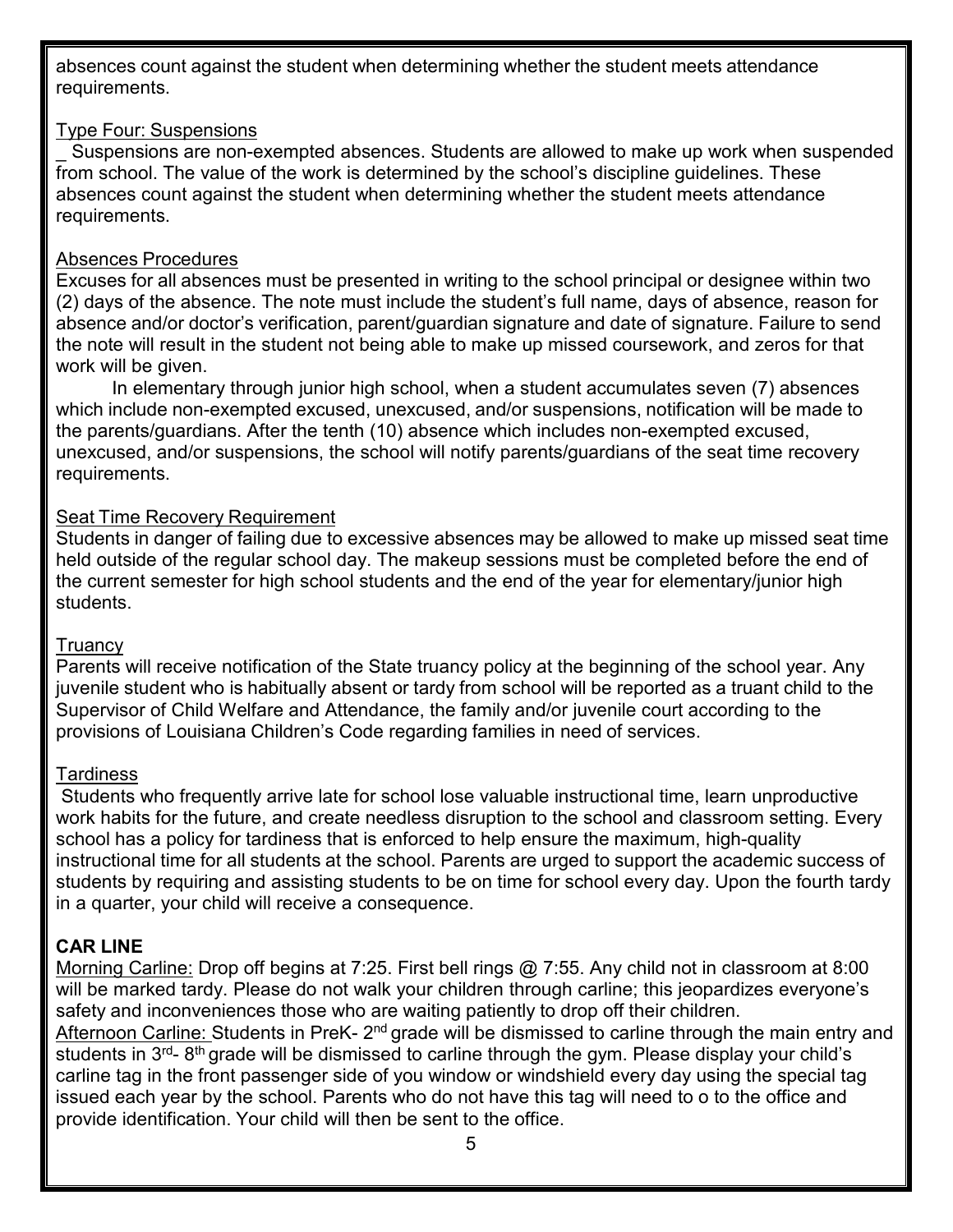### **CHEATING**

A student who is found guilty of cheating will be given a grade of zero on that assignment. Parents will be notified, and the student will be subject to disciplinary action.

# **CHECKOUTS**

Frequent early dismissals from school severely impede a student's chances for academic success and disrupt the classroom for others. For the sake of every child's education, please limit early checkouts to real emergencies. Checkouts are not done after 2:45pm.

### **ASSEMBLY GUIDELINES**

Visitors attending school programs during normal school hours must provide a photo ID an order to attend.

Students may not be checked out or leave classrooms to attend Lee Road School activities during normal school hours for family or friends. If a student is absent from school, the student must remain off-campus and will not be allowed to attend any school-related activities during normal school hours.

## **CONCERNS/COMPLAINTS**

Parents and guardians with a concern or complaint are asked to use the following procedure:

- 1. Take any problem directly to the person involved. State your concern or complaint and your understanding of the problem in a cooperative manner. Ask for and listen to the other person's version of the problem. Together, decide on a course of action for each party to take to solve the problem.
- 2. Within a reasonable time, check back with the person involved to inquire whether the proposed solutions have resolved the problem.
- 3. If the problem persists, ask for a conference with the individual and the building principal.

4. If you are still not satisfied, the principal will provide you with the name of his/her superior. Problems taken to higher levels of administration must occur in this sequence.

### **CONFERENCES**

Parents and guardians are urged to consult with their child's teachers. Conferences may be arranged by contacting the teacher. Please contact the front office or e-mail your child's teacher to arrange an appointment. You will find e-mail links to teachers on the Lee Road School website.

### **DANCES**

Dances are held for students in grades 7 and 8. Admission is charged to cover the cost of the dance. The St. Tammany Parish School Board dress code must be followed at all dances and after school events. Dances are open to students who attend Lee Road School in good standing. If students have served an in-school detention, in-school suspension or out-of-school suspension, they will not be permitted to the dance. In order to insure the safety of all students, once admitted to the dance, students will not be permitted to leave for any reason until the event is over. Administrators reserve the right to prohibit students with disciplinary issues from attending dances. Dances begin at 5PM and end promptly at 7 PM. We expect your child to be picked up promptly at 7 PM. Students who are not picked up promptly may jeopardize their participation in future dances. For students attending sporting events and other evening activities, prompt pickup is required as well in order to insure your child's participation in the next event. Lee Road School does not sponsor, promote, or in any way contribute to any events held after the school sponsored activity. Limousines are not permitted at Lee Road School for any reason. Parents are responsible for transportation.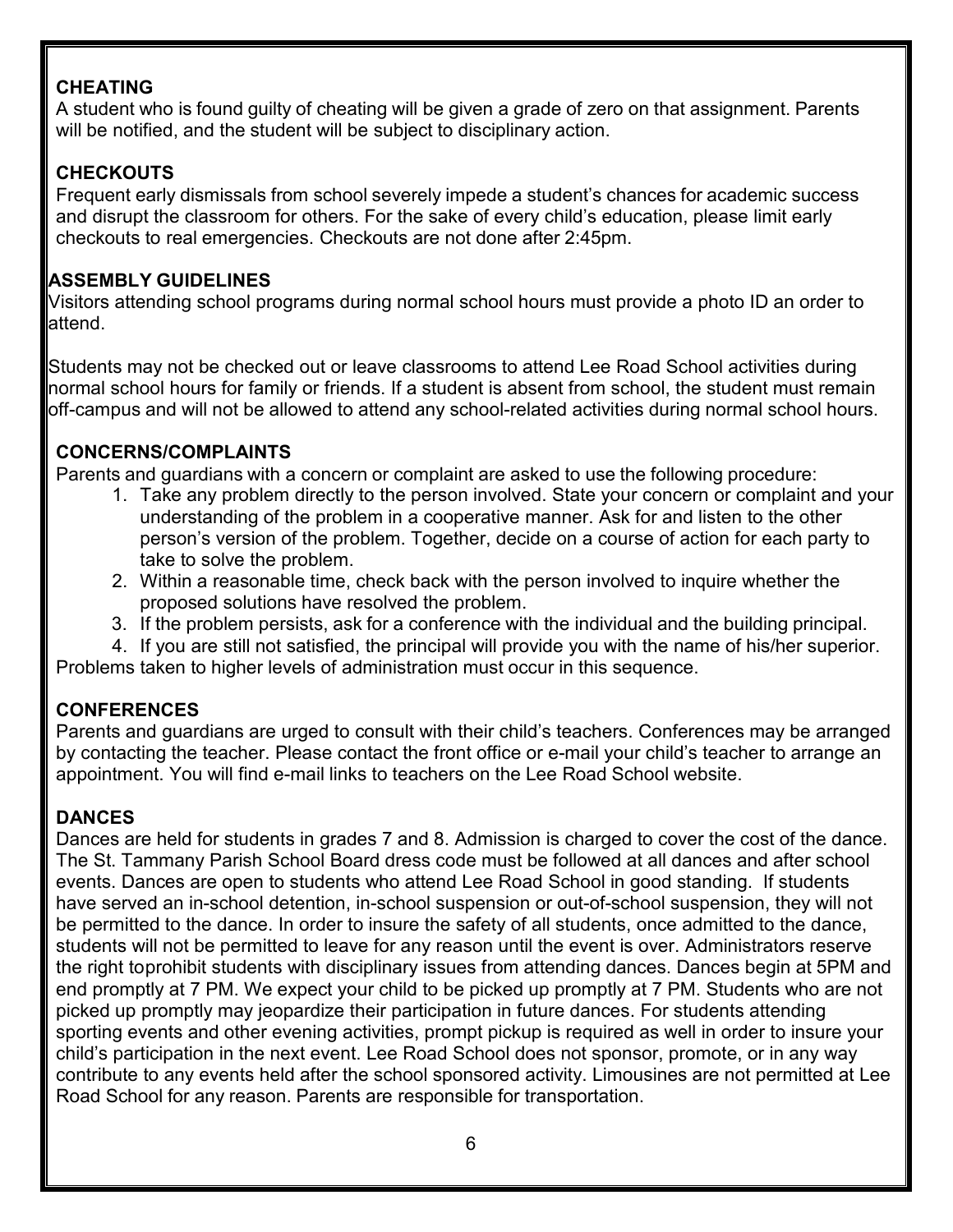#### **DISCIPLINE**

The St. Tammany Parish School System Handbook on Attendance, Discipline and Student Records is given to every student at the beginning of the school year. Lee Road School adheres to the policies and procedures set forth in this handbook. The St. Tammany Board of Education expects and requires that students act in an appropriate manner and with respect for the rights of others. Administrators in each building develop discipline rules and procedures which incorporate the School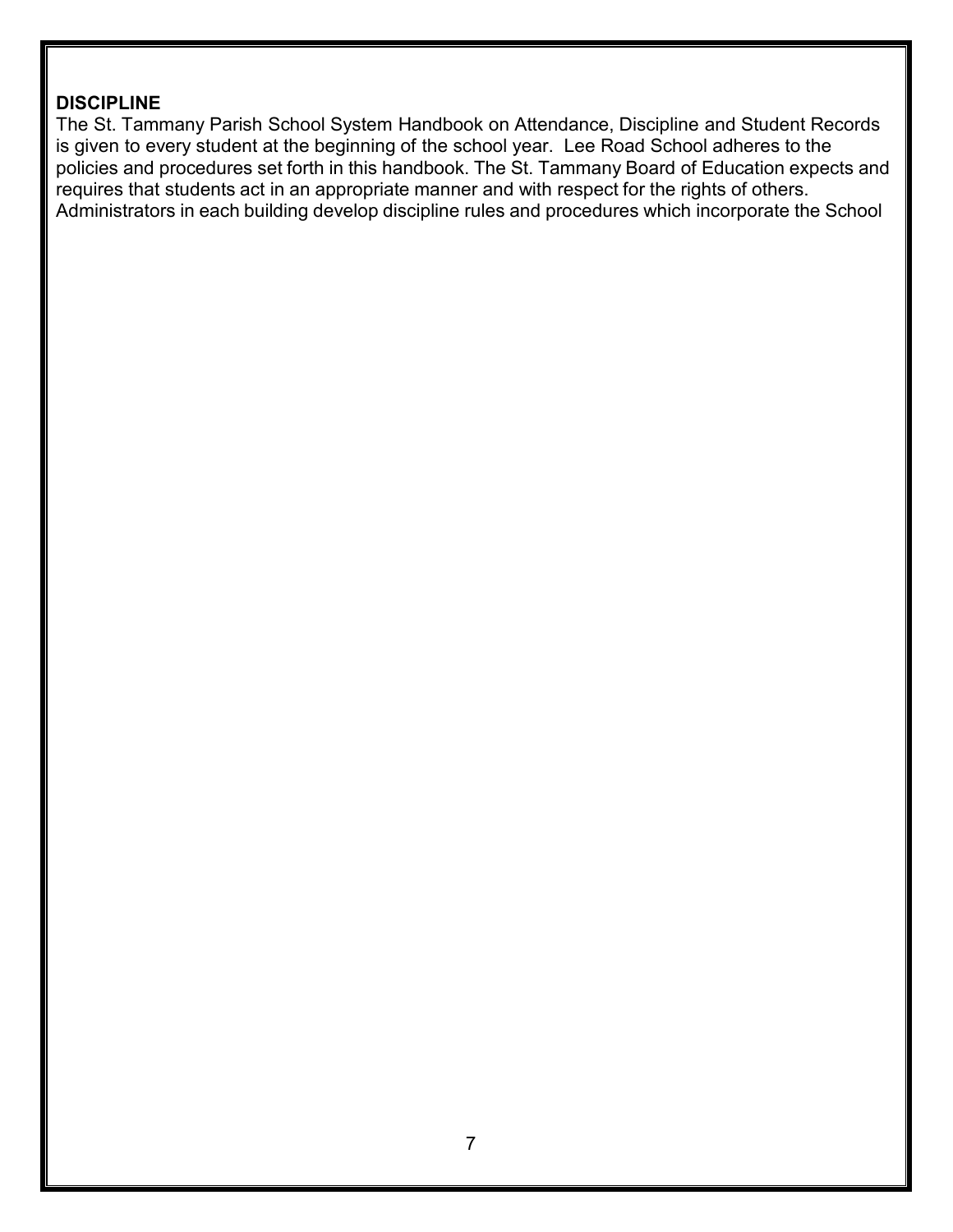System's policies and rules of discipline. Teachers also develop discipline rules and procedures for their classrooms. All adults who work in our schools are responsible for student behavior.

#### Physical aggression

Physical aggression will not be tolerated and will almost always result in severe disciplinary consequences.

#### Theft, Damage or Destruction of School or Private Property

A student may not intentionally cause or attempt to cause damage to school or private property, nor steal or attempt to steal school or private property. Any act of misconduct is considered serious.

#### **Weapons**

Students found using, possessing and/or concealing a knife, a firearm, a weapon, which may discharge a projectile, or other dangerous instruments, which may cause bodily harm, shall be immediately suspended and recommended for expulsion. Police notification shall be made immediately. Students using, possessing and/or concealing any look-alike objects that may have the appearance of a weapon or dangerous instrument shall be immediately suspended from school and recommended for expulsion.

### Harassment/Threats

A student may not harass, in any abusive manner, any student, staff member, or adult. Harassment may include unwanted sexual comments, continuous, discouraging and/or demeaning comments, threats, or abusive language.

## Bullying

As defined by Act 861 of 2012, bullying is a pattern of one or more of the following:

• Gestures, including but not limited to obscene gestures and making faces;

• Written, electronic, or verbal communications, including, but not limited to calling names, threatening harm, taunting, malicious teasing, or spreading untrue rumors;

• Electronic communication including but is not limited to a communication or image transmitted by email, instant message, text message, blog, or social networking website through the use of a telephone, mobile phone, pager, computer, or other electronic device;

• Physical acts including but not limited to hitting, kicking, pushing, tripping, choking, damaging personal property, or unauthorized use of personal property;

• Repeatedly and purposefully shunning or excluding from activities; where the pattern of behavior is exhibited toward a student, more than once, by another student or group of students and occurs, or is received by a student while on school property, at a school-sponsored or school related function or activity, in any school bus or van, at any designated school bus stop, in any other school or private vehicle used to transport students to and from schools, or any school sponsored activity or event. The pattern of behavior must have the effect of physically harming a student, placing the student in reasonable fear of physical harm, damaging a student's property, placing the student in reasonable fear of damage to the student's property, or must be sufficiently severe, persistent, and pervasive enough to either create an intimidating or threatening educational environment, have the effect of substantially interfering with a student's performance in school, or have the effect of substantially disrupting the orderly operation of the school.

Personnel at all levels are responsible for taking corrective action to prevent bullying at any school sites or activities. Allegations of bullying will be promptly investigated, giving due regard to the need for confidentiality and the safety of the alleged victim and/or any individual(s) who report incident(s) of bullying. An individual has the right to report an incident(s) of bullying without fear of reprisal or retaliation at any time. Retaliation is defined as meaning "to pay back (an injury) in kind." When a person is accused of having behaved in an inappropriate fashion, especially bullying, the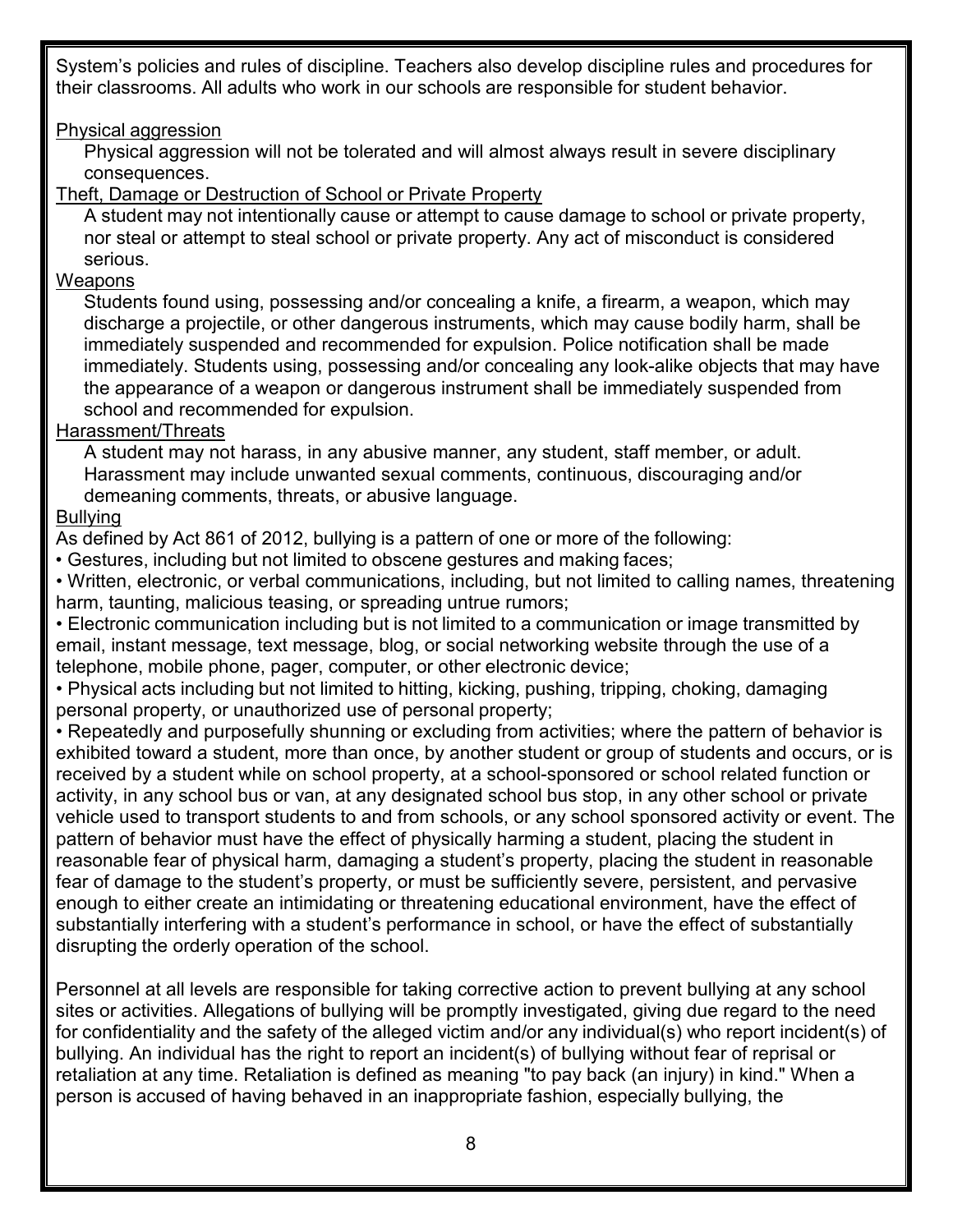common reaction of that person is to be angry and want to pay the "alleged victim" back (retaliate). Retaliation must not occur and will not be tolerated. Proven allegations of bullying can have serious consequences for the person deemed guilty, including verbal or written reprimand, in-school or out-ofschool suspension, disciplinary reassignment, and/or expulsion. Victims of bullying have responsibilities. Victims should clearly tell the bullies to stop. If bullying persists, victims should not ignore the incident(s) but should report immediately the incident to someone at school. Students should tell their parent(s). If the bullying continues after having clearly told the bullies to stop, students should make a written record of the incident including dates, times, witness or witnesses, and parties involved in the incident. The incident should be reported immediately to an adult who has authority over the bullies, for example, a teacher, guidance counselor, assistant principal, or principal. Victims should avoid being alone with the person(s) who attempted to bully them in the past. Victims of bullying who feel uncomfortable reporting this fact to adult personnel at school should contact another appropriate adult or friend who will report on their behalf. To minimize the risk of being accused of bullying, students should keep their hands to themselves, remember that no one has the right to harm another person in any way, think before speaking, immediately apologize for accidentally saying or doing anything that has made another person feel oppressed, and report all incidents of bullying behavior they have witnessed to appropriate school personnel. Students should not touch anyone without his or her permission. Students should not interact with a person after that person has perceived their behavior toward them as "inappropriate" and has clearly told them to "stop". Nor should they make remarks that may cause another person to feel "oppressed" (stressful, scared, intimidated).

#### **Disrespect**

Students are required to obey the directions of their teachers and other school personnel. Students may not be disrespectful or abusive to teachers or school personnel and are absolutely prohibited from using obscene or abusive language or any form of physical violence or threat towards teachers or other school personnel.

#### Physical Abuse of a Student or Any Other Person

A student may not endanger the physical health, safety, or well being of other persons, or do bodily injury to any individual. Such acts include but are not limited to: false fire alarms or bomb threats; assault, battery or fighting; and intimidation by threat of force or blackmail. Use of Narcotics, Stimulant Drugs, or Alcoholic Beverages

A student may not knowingly and unlawfully possess, use, transmit, or be under the influence of any narcotic drug, hallucinogenic drug, amphetamine, barbiturate, marijuana, controlled substance, or intoxicant of any kind: on the school grounds; while being transported to or from school; or off the school grounds at a school function, activity or event.

#### Repeated School Violations

A student who, despite prior discipline for misbehavior, persistently violates school rules may be deemed a chronic disciplinary problem. Severe disciplinary action may result.

#### Cell phones & Electronic devices

Consequences will be given for students who use or display a cell phone or any electronic device during the school day. Students who take photos during the school day, or post photos taken during the school day, will be suspended. Parents must retrieve the confiscated item from an administrator.

*Students who receive in-school detention, in- school suspension, or out- of -school suspension may be prohibited fromattending extracurricular activities.*

#### **DISMISSAL**

At the end of the day, students are dismissed to busses, gym or main hallway entry to wait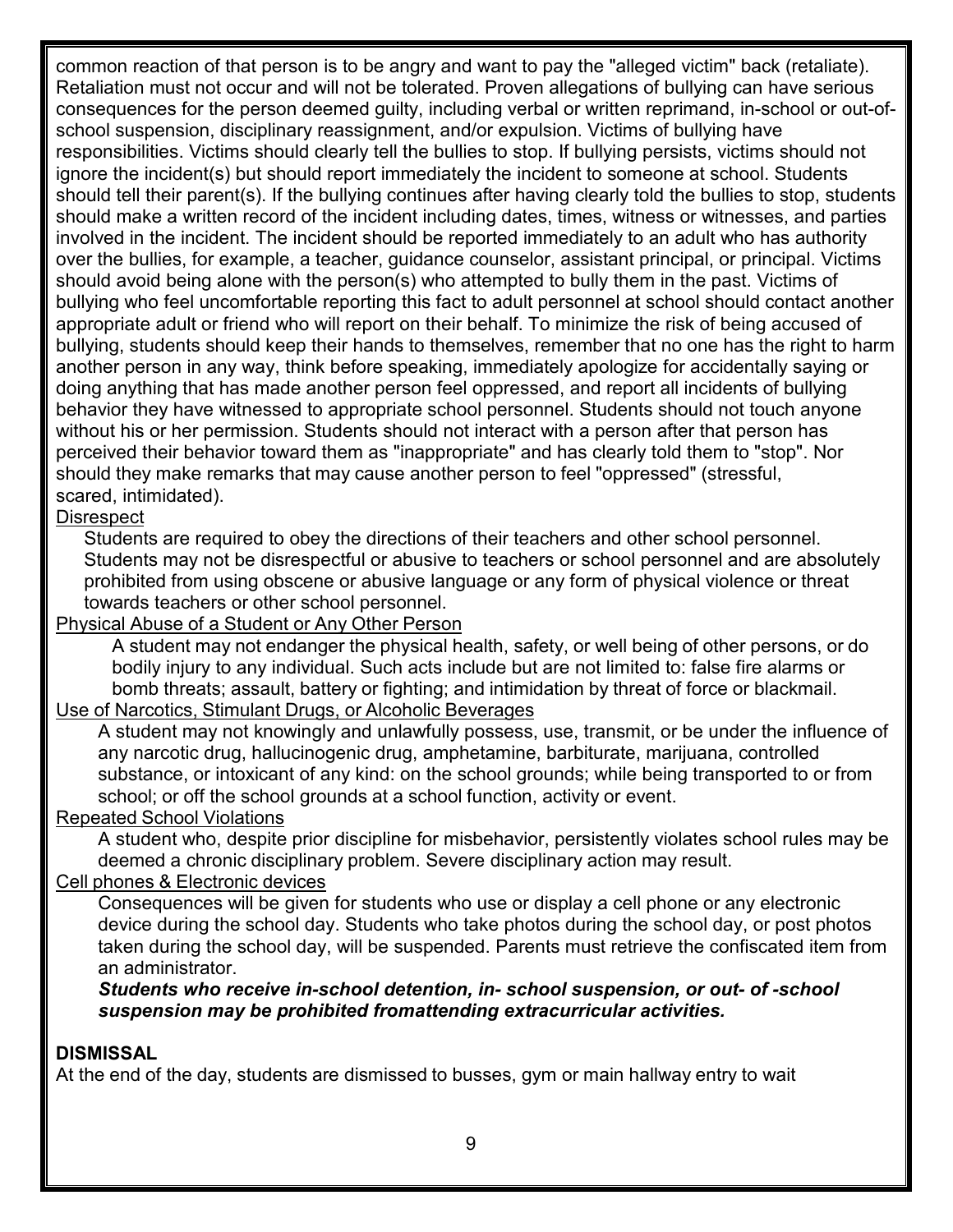for car line pick-up. In order to ensure the safety of all students, please do not walk into the building to retrieve your child. In extreme emergencies, students may be checked out through the office. Please make sure your child knows how he/she is to get home before leaving for school each morning. Due to the high traffic in our office, we cannot absolutely guarantee that telephone messages will be delivered accurately. We cannot deliver telephone messages after or 2:00 PM.

If, during the school day, an emergency arises that necessitates a change in the way your child is to go home, you will need to either come to the office in person to request the change, or fax the change in writing along with a copy of a picture ID, preferably a driver's license. We must receive the fax by 2:00 PM in order to guarantee that the change will be communicated to your child. Only a parent or guardian may request this change.

Students who plan to go home in carline with a friend will need to bring a note signed by their parent, with a phone number. That note will need to be seen in the office and signed by an administrator before noon. The student will then get a pass to show the carline duty teachers. This is also the procedure to follow if a student is going home with another student on the bus; however, not all busses have seats for an extra rider. Thanks for your cooperation with our changes to carline; student safety always comes first!

### **DRESS CODE**

Lee Road School follows St. Tammany Parish Dress Code as outlined in the District Handbook that is provided to each student and is available on the district website [\(www.stpsb.org\)](http://www.stpsb.org/). Consequences will be given for dress code violations. The administration makes the final decision as to what is acceptable dress.

\_ Any rips/ worn areas in pants that allow skin to show should be below finger-tip length. Student tops should be long enough that no skin shows between their top and bottoms.

Students in grades 4 and above who choose to wear leggings worn as pants without a skirt/ dress, shorts, or top of acceptable length (finger- tip length) over them as outlined in the District Handbook are not allowed. (Tshirts and Hoodie sweatshirts are not considered appropriate tops over leggings.)

Hair color must be a natural color. Any student with unnatural (purple, pink, green, blue, bright red, yellow, orange) hair color will be asked to dye over the unnatural color. (This includes highlights or tips)

\_ Caps and Bandanas are not allowed on campus during school hours, except on special cap days, which will be announced.

\_Pajama pants are not to be worn on campus.

### **DRUG DETECTION/ CONTRABAND**

If there is probable cause to believe that a student has in his/her possession any illegal substance, an administrator may search the person and property of the student. Any evidence seized as the result of such a search may be used in court prosecution.

If such a search should become necessary, it will be performed by an adult of the same sex as the student. At least one witness, who is an administrator or teacher of the same sex as the student, shall be present throughout the search. Documentation of the search and the resulting findings shall be made.

### **EDUCATION OF CHILDREN IN HOMELESS SITUATIONS**

The McKinney-Vento Act is a federal law passed in 1987 to help people experiencing homelessness. The Act requires states and school districts to make sure students in homeless situations can attend and succeed in school. The McKinney-Vento Act applies to all children and youth who do not have a fixed, regular, and adequate nighttime residence, including all children who are living in the following situations:

• Doubled-up housing with other families or friends because they lost their home or their family is having temporary financial problems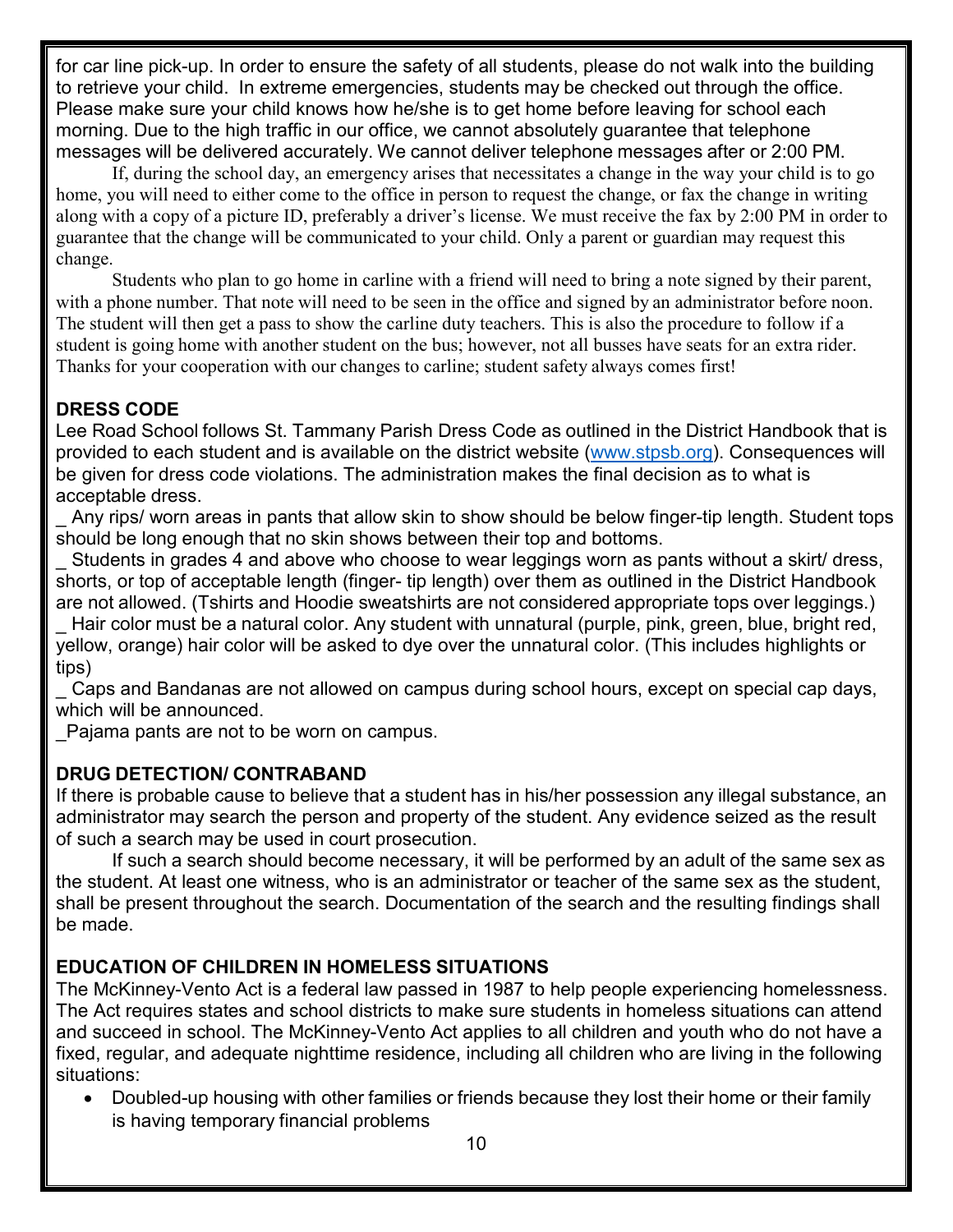- Living in a motel/hotel because of economic hardship or loss of housing
- Living in an emergency or transitional shelter, domestic violence shelter, or in a runaway/homeless youth shelter
- Living in a vehicle of any kind; campground without running water and/or electricity; abandoned building; substandard housing; bus/train station
- Abandoned in a hospital

Children and youth in homeless situations have the right to the following:

- Attend and succeed in school no matter where they live or how long they have lived there
- Enroll in a school despite the lack of a permanent address or lack of school and immunization records or birth certificates and other documents
- Receive services comparable to those offered to non-homeless children and youth
- Get transportation to school, if feasible
- Access educationally related support services

Should you or your child meet these qualifications; please contact your school's main office or guidance office to complete a form for consideration.

## **EIGHTH GRADE CLASS NIGHT**

All eighth grade students are invited to participate in Class Night. Students who present or speak at Class Night are selected by their grade point average as determined by the seventh grade scores and the first three quarters of their eighth grade year, provided that their grades at fourth quarter interim are consistent with grades earned previously that year.

### **ELECTIVES**

In the spring of their sixth and seventh grade years, students receive an elective form. They are to choose and rank electives for the coming school year, and have the form signed by a parent. Once a child is placed in an elective class, he or she is expected to remain in that class for the entire year.

### **ELECTRONIC DEVICE POLICY**

Teachers and staff will confiscate any student cell phone/electronic device that is in use or in plain sight. This may include but is not limited to cell phones and smart watches seen in pants pockets and hoodies, which is in compliance with the Louisiana Law Revised Statute 17:239 and the St. Tammany District Handbook for Students and Parents. The St. Tammany District Handbook states, "Any student in possession of a 'wireless device' while on school property on a normal school day and on the school bus will have that device confiscated by the principal/designee and have disciplinary consequences. Wireless devices will only be returned to the parent/guardian. The Board reserves the right to examine the contents of any wireless device found." Students may receive a suspension for refusal to immediately turn in a cell phone or other electric device. Upon confiscation, the administration has the right to search the contents of the student's cell phone. Discipline consequences will be issued for cell phone use during the school day. Students may receive a suspension for using video and camera functions of any electronic device on campus, bus, bus stop or on a field trip. Students may also receive these consequences for using social media web sites to share these illegal videos and photos. Students are not allowed at any time to use their phones during school hours on campus, bus, bus stop or field trips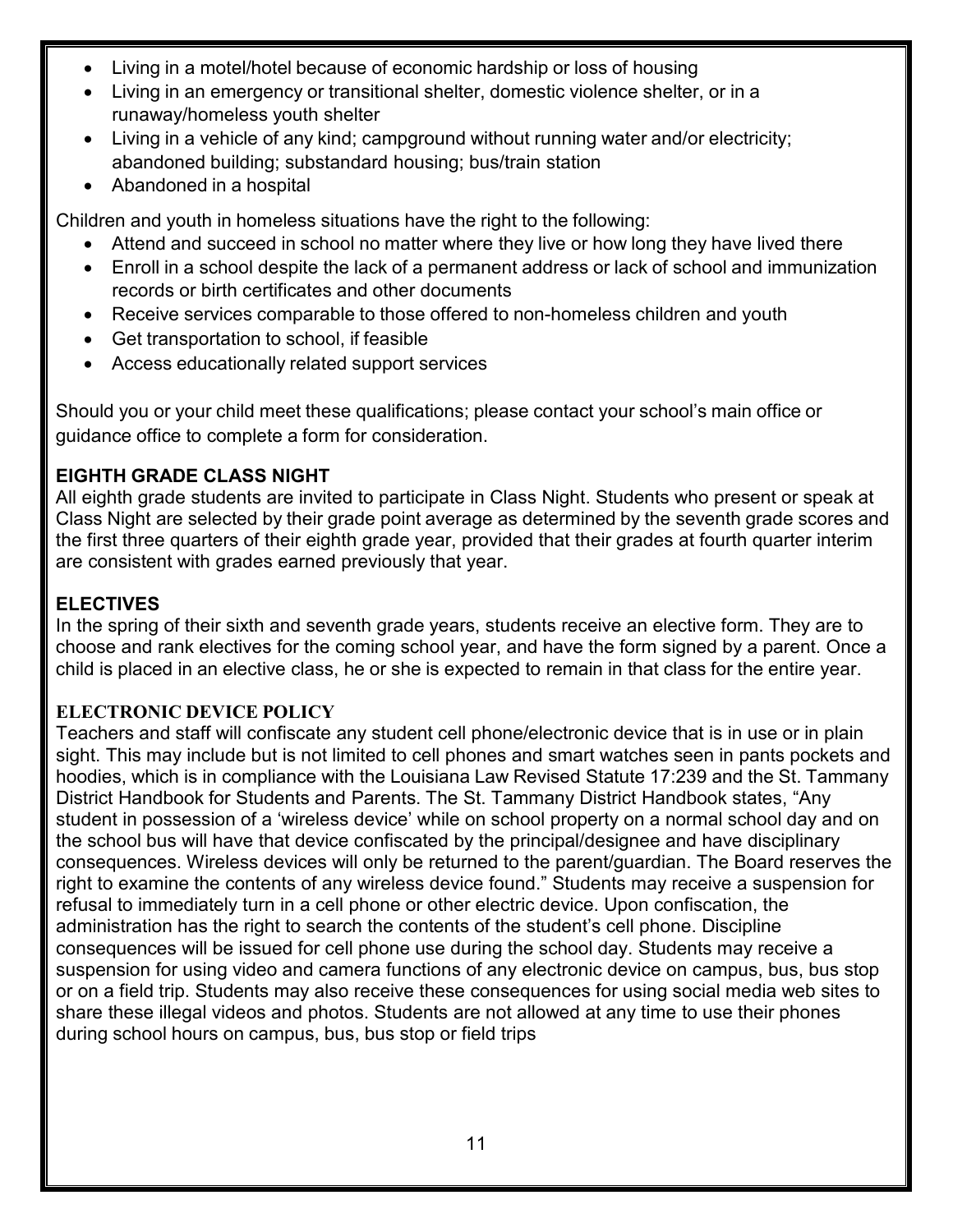#### **EMERGENCY CARD**

The parent/guardian of each student will be asked to complete an emergency card during the first week of school. The card is then kept on file in case of an emergency. Please be sure the card includes at least two local telephone numbers. In case of an emergency involving your child, this is our only means of reaching you.

#### **EXTRACURRICULAR ACTIVITIES**

The following are offered as extracurricular opportunities: **Cheerleading** 4H Future Farmers of America (FFA) National Junior Honor Society Sports teams Student Council

\_ Students must be present at school at least 4 hours on the day of the dance, event, or game in order to attend. Students must follow all St. Tammany dress code policies. Uniforms are not required at dances and sports events.

Students who attend extracurricular events held outside of school hours must be accompanied by an adult (21 years of age or older) chaperone.

\_ Students who attend extracurricular events held immediately after school (for example, softball games, cheerleading practice, etc.) or during the evening may not leave campus and then return. Students whose siblings are involved in after school practices or events may not wait for the sibling, as the staff is unavailable to supervise students at that time.

#### **FIELD TRIPS**

All field trips taken by staff and students at Lee Road School are planned to supplement the instructional program. Because field trips must be prepaid to the vendor in advance of the trip, it will not be possible to refund the cost of a trip to an absent student, unless the student has a doctor's excuse. Because field trips are curricular in nature, we encourage all students to attend. Occasionally, however, a student's behavior may cause his/her teacher to recommend that the child's parent or guardian attend the trip in order to insure everyone's continued safety and comfort. In such cases, the parent may choose to attend, or the child may remain at school and spend the day in another teacher's class, completing assignments given by his own teacher. The administration reserves the right to decide that a child may not attend a particular trip. We are sorry, but siblings may not attend field trips.

#### **FOOD SERVICES**

Both breakfast and lunch are offered at Lee Road School. The food service program is computerized. Money is collected daily. Please pay in advance.

Please send all money in a labeled envelope, as follows:

Name: John Doe Amount: \$5.00 Homeroom: Mrs. Smith

\_ Checks should be made payable to Lee Road Junior High Food Services. Please combine breakfast and lunch payments in one check. You may also pay for meals using MyPaymentsPlus on the Lee Road School website. Free and reduced lunch forms are sent home with every child the first day of school. They are also available in the office throughout the year. We respectfully request that you carefully monitor your account to avoid having a balance larger than \$5.00.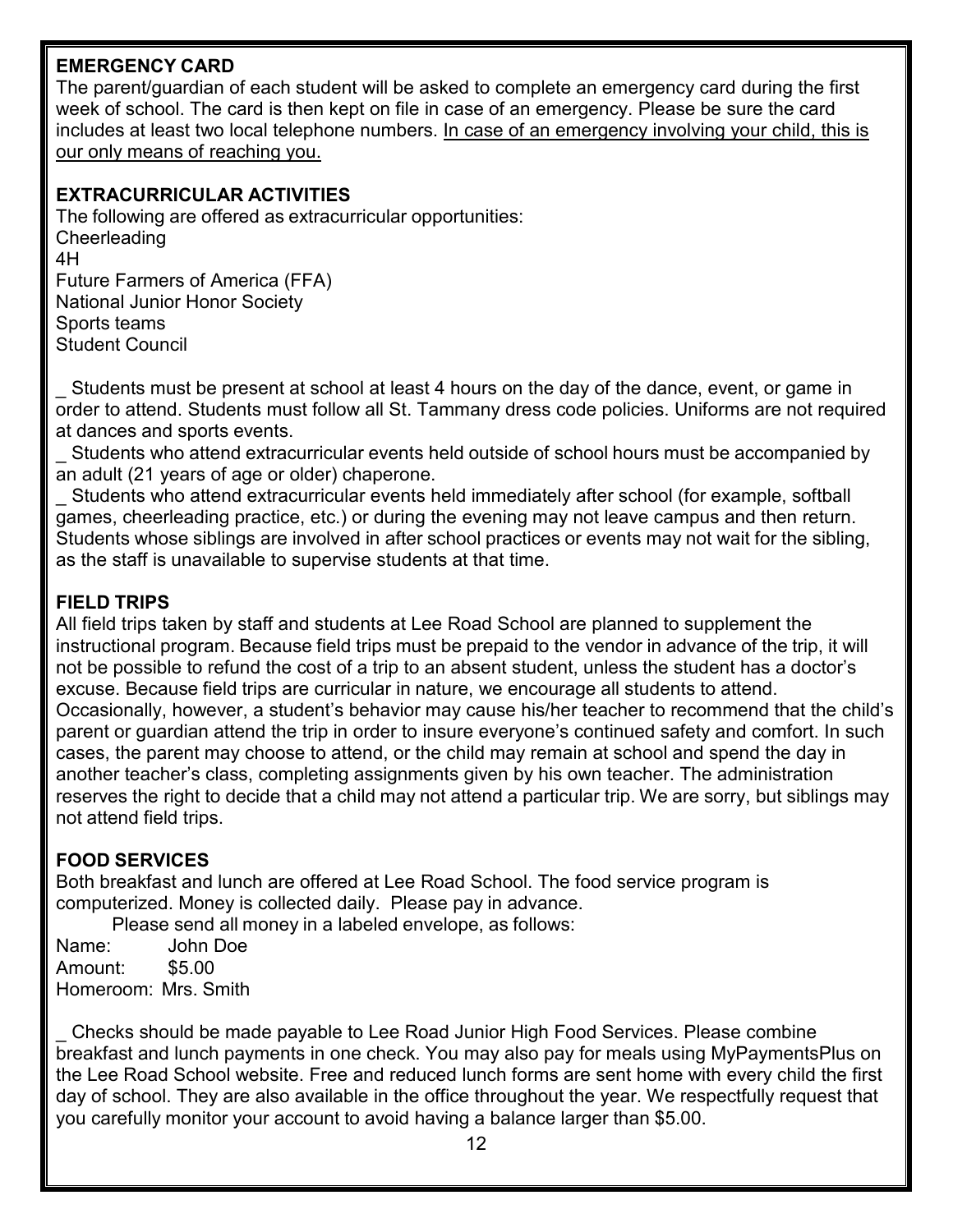#### **GIFTED SERVICES**

Lee Road School provides gifted education programming for students who qualify for these services.

# **GRADING**

St. Tammany School System's grading scale is:

93-100 A 85-92 B 75-84 C 67-74 D 0-66 F

Nine week exams are given to students in junior high, to count for 20% of the nine weeks' grade. Numbers are recorded in electronic teacher grade books and used to average the final grade. Report cards are sent home at the conclusion of each nine-week period, for a total of four times yearly. End of year report cards will be mailed home by St. Tammany Parish School Board. Parents may access students' grades through JPAMS

## **GUIDANCE**

The guidance counselor is available to assist students in need. To make an appointment, students or parents should call, email, or leave a note at the front office or in the counselor's office.

### **HALL PASSES**

In order to insure the safety of every child and maintain the facilities in a neat and orderly condition, students should always have a hall pass when they are outside of the classroom. Junior High students should have a hall pass signed by a teacher, with the time they left the class and their destination. Consequences may be issued to students found in the hallways without a pass.

#### **HEALTH SERVICES AND REGULATIONS**

Despite every precaution, occasionally a child will become ill or injured at school. Parents will be notified for all but minor illnesses/injuries, using the emergency form completed by every parent at the beginning of the year. Students who become too ill to remain in class will be given a pass by the teacher and sent to the office. A parent or guardian must come to the office to sign the child out. Students must bring a written excuse from a parent or guardian upon returning to school.Students who must take prescription or over the counter medicine during school hours are required to keep that medicine in the school office. The necessary forms must be completed by the student's parent and physician. The office cannot otherwise dispense medication of any kind. Energy drinks and coffee are not allowed at school.

### **HOMEWORK**

Teachers are responsible for deciding when, what, and how much homework is assigned within the scope of School System policy. Suggested times for assigned homework or related learning activities are:

- Primary: 15-30 minutes
- Intermediate: 30-60 minutes
- Junior high: 45-75 minutes

Homework may be started in the classroom and completed at home. If homework is accepted late or incomplete, some penalty may be assessed on the assignments by the teacher. If a child is ill or has an excused absence, assignments can be sent home at the parent or guardian's request. Requests for school assignments for absent students will be honored if the school is given 24-hour notice;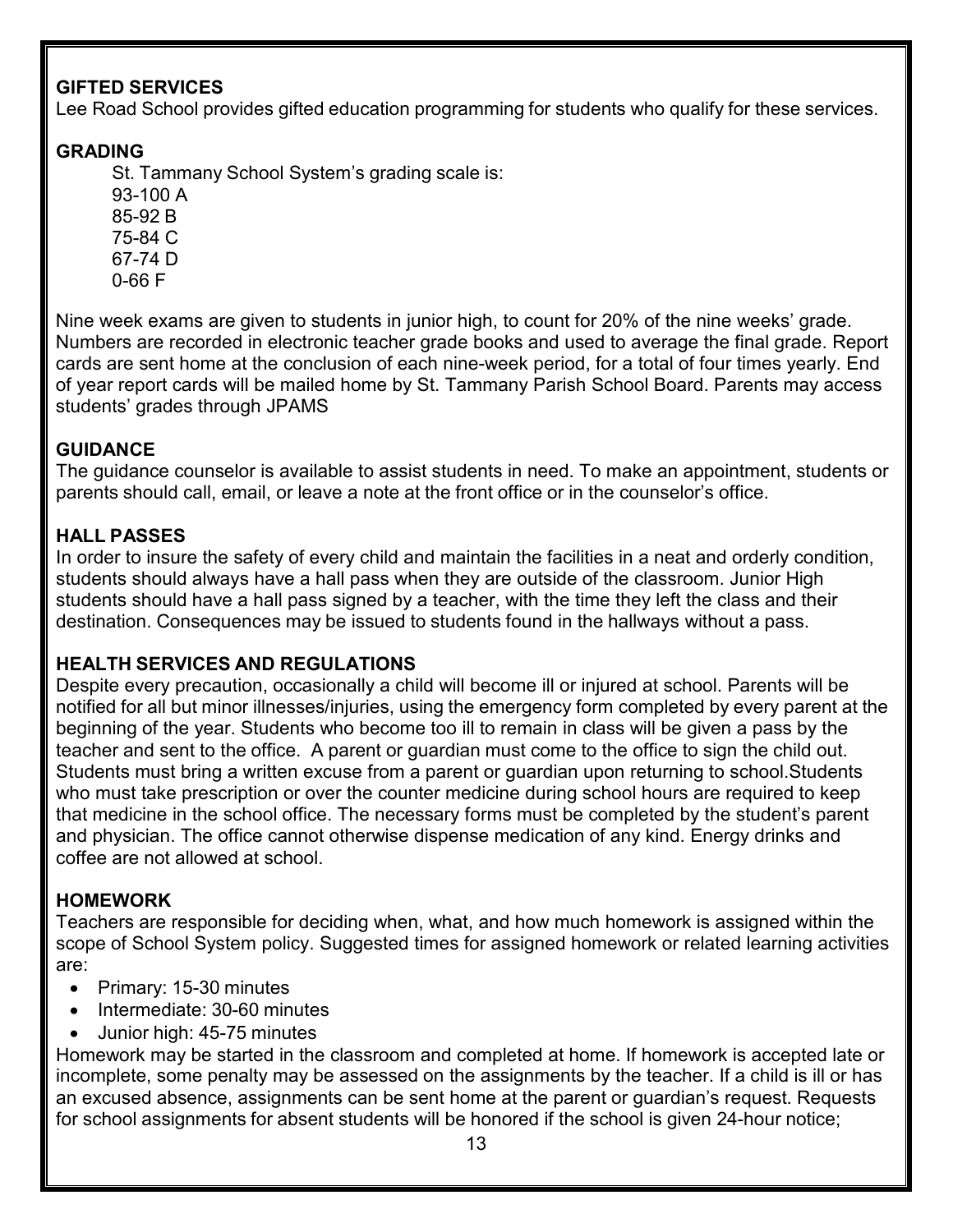please understand that it is not always possible to get assignments together on short notice. The student is responsible for obtaining assignments given during his/her absence, and for working out a schedule for completion of those assignments with the teacher(s) involved.

### **INSURANCE**

An insurance policy to assist in defraying costs for students who are accidentally injured is available to parents for a small fee. For further information or to enroll, visit [www.stpsb.org.](http://www.stpsb.org/)

# **INVITATIONS**

In order to avoid hurt feelings, please do not distribute party invitations at school.

# **JPAMS**

Parents may access their child's grades by computer using JPAMS. PIN numbers and passwords that can be used to access your child's grades and are assigned at the beginning of the year. There is a link to JPAMS on the school website [\(www.leeroadjunior.stpsb.org\)](http://www.leeroadjunior.stpsb.org/). Teachers are asked to update grades weekly.

## **LOCKERS**

Lockers will be issued to sixth, seventh and eighth grade students. Students are responsible for keeping locker combinations private, and keeping lockers neat and in working order. Stickers are not permitted on or in lockers. Students are permitted to go to their lockers at scheduled times. Lockers are loaned to students for their convenience, and remain the property of St. Tammany Parish School Board, and as such are subject to inspection by the school administration at any time. Locker problems should be reported to an assistant principal. Students who jam lockers to the unlocked position, may lose locker privileges. Locker defacement is considered vandalism and will be treated as such.

### **LOST AND FOUND**

Unclaimed articles are kept in a lost and found area. Parents are strongly encouraged to clearly label students' belongings. Students are responsible for their own belongings. Students should not leave books, book bags and purses unattended. The school is not responsible for replacing lost, damaged or stolen items. Unclaimed items will be donated to charity periodically.

# **MESSAGES TO STUDENTS**

In order to minimize interruptions to the instructional program, messages will not be delivered to students except in cases of extreme emergency. Similarly, items (flowers, balloons, food) will not be delivered to individual students. We do not deliver telephone messages after 2:00PM. If you need to get a message to your student about how to go home, you will need to sign the message and fax along with a copy of your driver's license or other photo identification. Our fax number is (985) 892- 3169. *In the interest of safety, we no longer accept messages without the written confirmation and photo identification.*

# **NATIONAL JUNIOR HONOR SOCIETY**

Students in seventh and eighth grade who demonstrate excellence are eligible for membership in National Junior Honor Society. This is a service organization and it is an honor to be selected for membership. Qualifications include:

- 1. Minimum cumulative GPA of 3.35 in the prior school year and must also meet the requirements for and achieve A or B honor roll status for the fourth marking period of the prior year.
- 2. demonstrated service
- 3. leadership qualities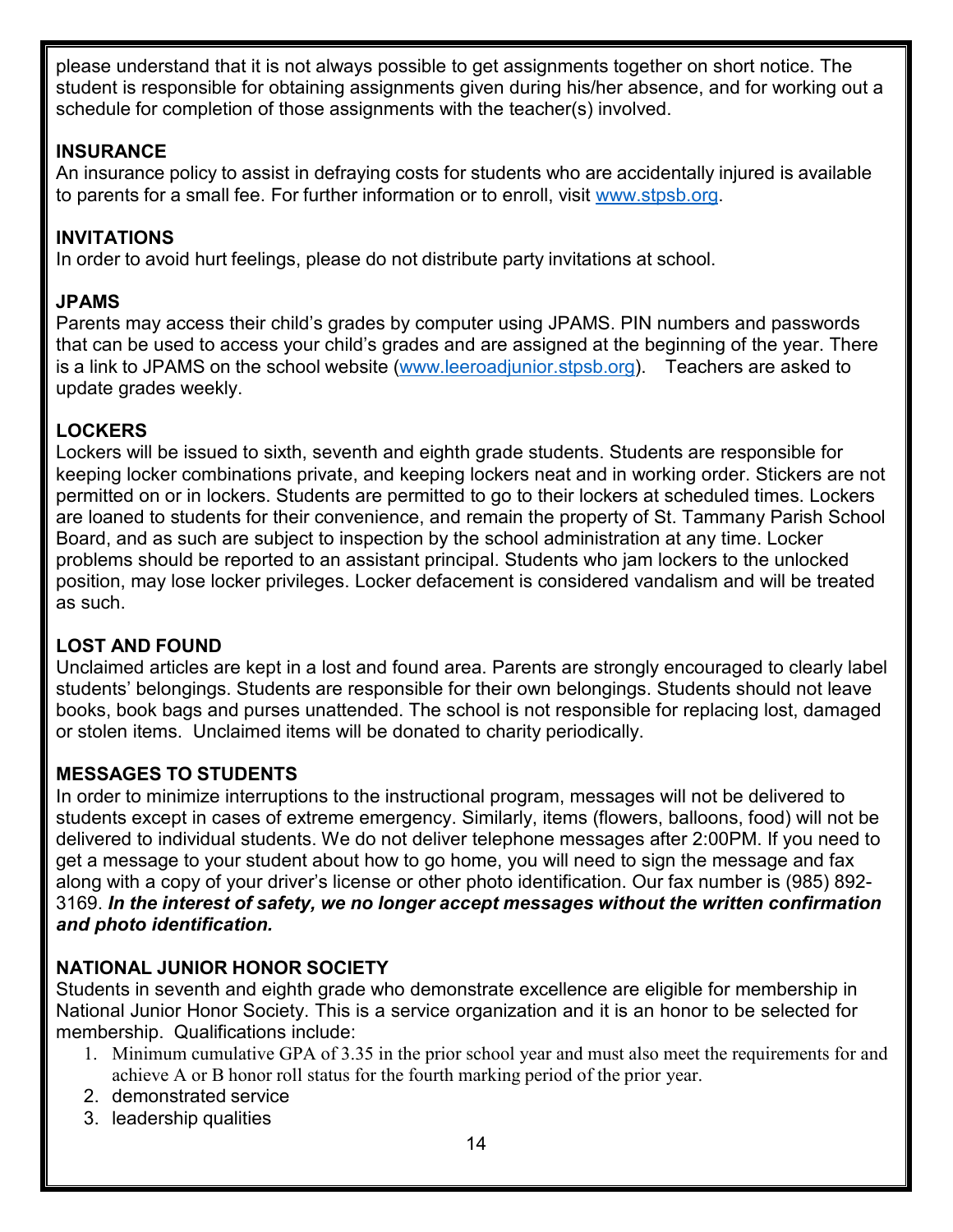- 4. good character
- 5. good citizenship

If a student earns the 3.35 cumulative average the year prior, two additional criteria will be required to determine eligibility.

1. The first quarter average from the current school year will be reviewed to ensure that it also meets the 3.35 requirement.

2. Teacher recommendations from the current and prior year's teachers regarding the nonacademic components of NJHS will also be considered.

NJHS members must also be at or above their grade level academically. Any new eighth grade students enrolled in LRJH the following year will be considered for membership after reviewing their records from the previous school. All nominees must be recommended by all faculty members who are current teachers of the candidate, and approved by the NJHS Sponsorship Board, which will consist of all junior high teachers and the principal.

Nominees who are accepted into the NJHS must maintain a GPA of 3.35 or higher each quarter. If the student falls below the required GPA once in a school year, they will be placed on an academic probation. If they fall below twice in a school year, then they will be dismissed from NJHS. Students who are dismissed in their  $7<sup>th</sup>$  grade year, will not be eligible for Honor Society in their  $8<sup>th</sup>$  grade year. Discipline:

Any member who receives a suspension (in-school or out of school), Saturday detention, or after school detention, will be placed on disciplinary probation. Any member who receives a second suspension (in-school or out of school) or Saturday detention will be dismissed from the NJHS. Any member who violates any civil laws and becomes involved in a police action, which is officially reported to the Lee Road Administration, will be dismissed from the NJHS.

Any member dismissed from the NJHS because of disciplinary reasons will not be allowed to attend any NJHS trips and all monies paid will be forfeited.

Members of the NJHS are expected to demonstrate the qualities of scholarship, leadership, service, character, and citizenship.

# **PERSONAL POSSESSIONS**

Students should not bring toys or other valuables to school unless approved by the teacher beforehand

# **PHYSICAL EDUCATION**

All students are required to wear tennis shoes in order to participate in this class. Students without appropriate shoes will be provided an alternate assignment during their Physical Education class.

### **POSITIVE BEHAVIOR SUPPORT**

At Lee Road, we believe in rewarding positive behavior. Students who follow rules and are positive role models are rewarded through our Positive Behavior program. Our positive behavior referral parties are for students who have not received lunch detentions or office referrals for behavior.

### **PROMOTION POLICY**

Parents may view the St. Tammany Parish School Board Pupil Progression Plan (stpsb.org).

# **RECESS RULES**

Students are informed of the rules for safety and fairness on the first day of school. Students who do not comply may be denied the privilege of recess. Further consequences may result if the behavior persists.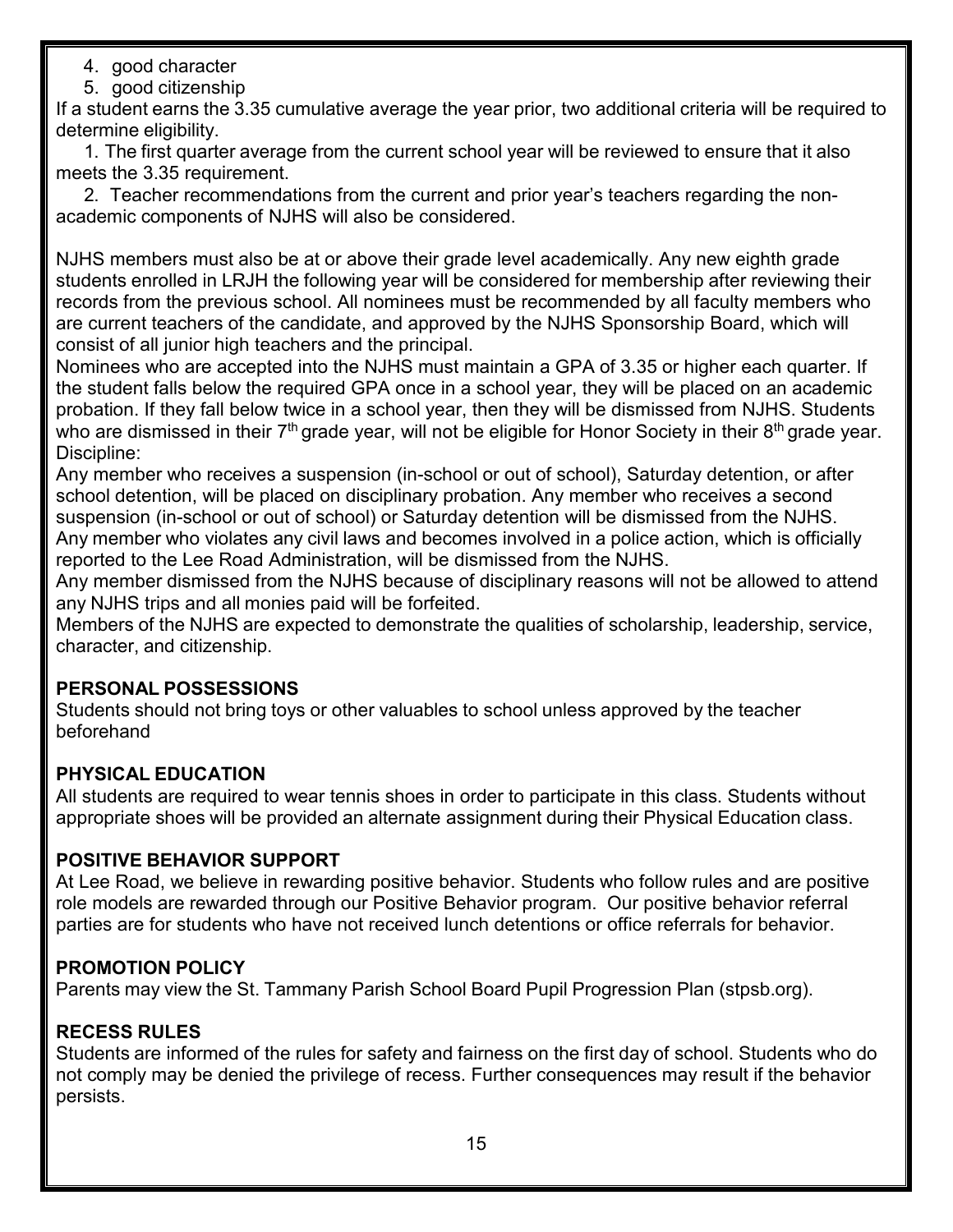#### **SCHEDULE CHANGES**

There will be no schedule changes except in those cases with rare and extenuating circumstances.

#### **SEXUAL ABUSE**

As mandated by the St. Tammany Parish School Board, students in grade K-8 will receive instruction on the topic of Child Sexual Abuse Prevention, Education and Reporting. All materials used in the instruction may be previewed by contacting the school guidance counselor. Seventh and eighth grade students receive a pamphlet entitled St. Tammany Parish School Board's Policy on Sexual Harassment. Please review the pamphlet with your student.

### **STUDENTS OF THE YEAR**

The Student of the Year Awards Program is designed to recognize outstanding elementary and middle/junior high school students. The program is an opportunity to recognize students who have demonstrated excellent academic achievement, leadership ability, and citizenship. The Students of the Year Awards Program is sponsored by the

Louisiana State Superintendent through the State Department of Education. School administrators and other certified personnel may nominate a student or students who they believe warrant consideration for this honor. From the nominations, a Student

of the Year Selection Committee will choose one student in 5th grade and one in 8th grade to represent the school. Criteria considered in the selection are outstanding academic record, participation in activities, citizenship and service involvement, and recognition and awards.

### **TARDIES**

Regular, timely attendance at school is imperative for student academic progress. Students who are late to school or class disrupt the educational process for themselves and others. Please assist us in teaching your child the citizenship skill of promptness. After 3 tardies in one quarter, students may be subject to disciplinary action.

#### **TEACHER REQUESTS**

We do not honor requests for specific teachers. However, if you describe in writing your child's personality and learning style along with a description of the kind of teacher from whom your child might benefit most (for example, structured, nurturing, outgoing, etc.) we will do our best to match your child to a teacher with those traits. Requests for specific teachers will, regretfully, be discarded. Descriptions must be turned in by the date specified in the April newsletter in order to be considered.

### **TECHNOLOGY**

The Lee Road School faculty is committed to preparing students to be technologically competent to compete in the 21<sup>st</sup> century. In order to avail themselves of the computer technology available at school, students and parents must sign a technology agreement stating that students will use and care for the equipment in an appropriate manner.

### **TESTING**

State mandated tests are given to all students in grades 3-8. These tests are given during the second semester. Please make every effort to ensure that your child is in attendance for these dates.

#### **TEXTBOOKS**

All textbooks are the property of the state of Louisiana. Student use of state-owned books carries the responsibility of proper use and good care.